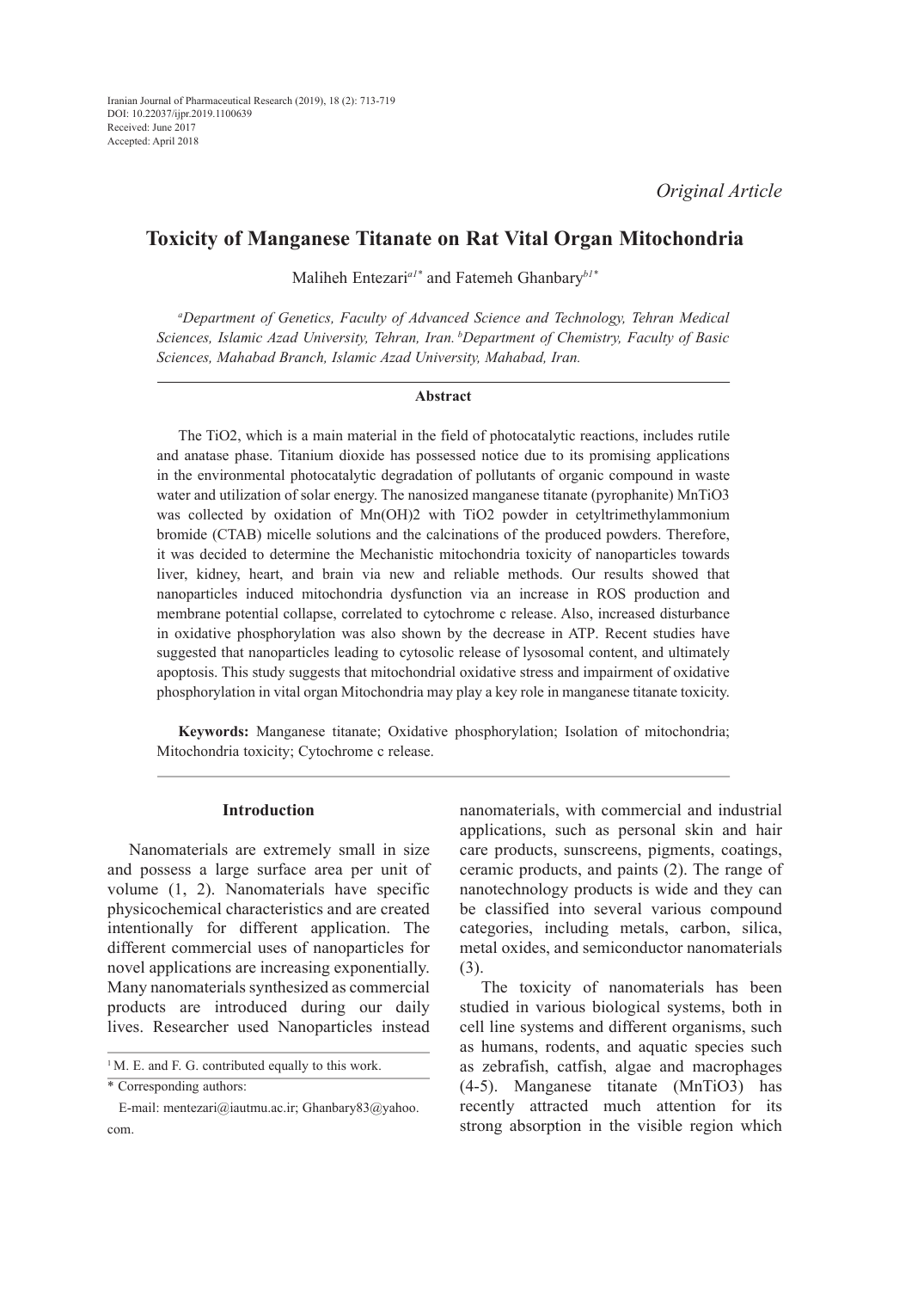may be propitious to the utilization of solar energy and photocatalysis (4-7). Also they are important due to their weak magnetism and semi conductivity (8). Zeolites are crystalline aluminosilicates containing pores and channels of molecular dimensions that are widely used in industry as ion exchange resins, molecular sieves, sorbents, and catalysts (9).

Appropriate particles for such usage need to be biocompatible with the ability to control size, morphology, and rate of biodegradation, as well as drug loading and release (1). In this pilot study, we perform a MnTiO3 on vital tissue. Mitochondria were isolated from the mouse for the first time. Vital organs such as liver, kidney, heart, and brain are selected in other organs. To elucidate the possible mechanisms of cytotoxicity, a mitochondrial Reactive oxygen species (ROS) formation, mitochondria membrane potential, ATP assay, and Cytochrome c expulsion assay, were quantitatively assessed for exposure to nanoparticle and compared with control groups.

So, we assumed that mitochondrial dysfunction may be contributed in manganese titanate on rat vital organ Mitochondria. Regarding that the exact mechanism by which manganese titanate on rat vital organ Mitochondria may produce toxicity is unclear, so this study aimed to investigate the effect of manganese titanate on oxidative phosphorylation, mitochondrial ROS production, and also cytochrome c release using isolated rat vital organ mitochondria to more elucidating the mechanism of the manganese titanate toxicity in an attempt to find out mechanistic ways to prevent toxicity of manganese titanate.

#### **Experimental**

#### *Materials*

All chemicals and reagents were purchased from Sigma-Aldrich (Taufkrichen, Germany) at best commercial grade available. We used for ROS and mitochondrial membrane potential (MMP) of Sigma Chemical Co. (St. Louis, MO, USA) and we used Quantikines Rat/Mouse Cytochrome c Immunoassay Kit (Minneapolis, MN) for cytochrome c release.

#### *Instrument*

Incubator 37 ºC, Sensor CO2 Sanyo IR, japan MCO 17A1; vapor bath Stark eliwellewpc 800T, UKA; refrigerated centrifugation, model of Sanyo, Harrier 18/80, Japan; Spectrophotometric UV/Visible, Shimadzu 160 ABB, Japan; Floremetry, Shimadzu RF-5000, Japan; digital scale Japan, Shimadzu 20 E8 330H, Japan; Shaker, REAX2000, Iran; ELISA reader (In finite 200 M, TECAN).

#### *Animals*

Male Wistar rats (250–300 g) were fed with a normal standard chow diet and tap waterad libitum. we used 6 number of animals each of groups in our study. All experiments were conducted according to the ethical standards and protocols approved by the Committee of Animal Experimentation of Shahid Beheshti University of Medical Sciences, Tehran, Iran. We type the study *in-vivo* plain. After the animals were decapitated, the liver, kidney, heart, and brain were quickly excised, pooled, and rinsed using isotonic saline buffer. These samples were used for the isolation of mitochondria as described below.

# *Experimental design*

The animals were classified into two groups as follows: group 1: control group the normal saline injection, group 2: treatment group (give nanoparticle) and 0.003 g nanoparticle are weighted and suspended in normal saline. finally, once IP injection.

# *Preparation of mitochondria*

The mitochondria isolation used Mitochondria Isolation Kit Catalog Number MITOISO1. This kit enables the fast and easy isolation of an enriched mitochondrial fraction from animal tissues such as liver, kidney, heart, and brain.

# *Protein concentration*

Protein concentration of Mitochondrial was determined by the Coomassie blue proteinbinding method using bovine serum albumin (BSA) as the standard (10).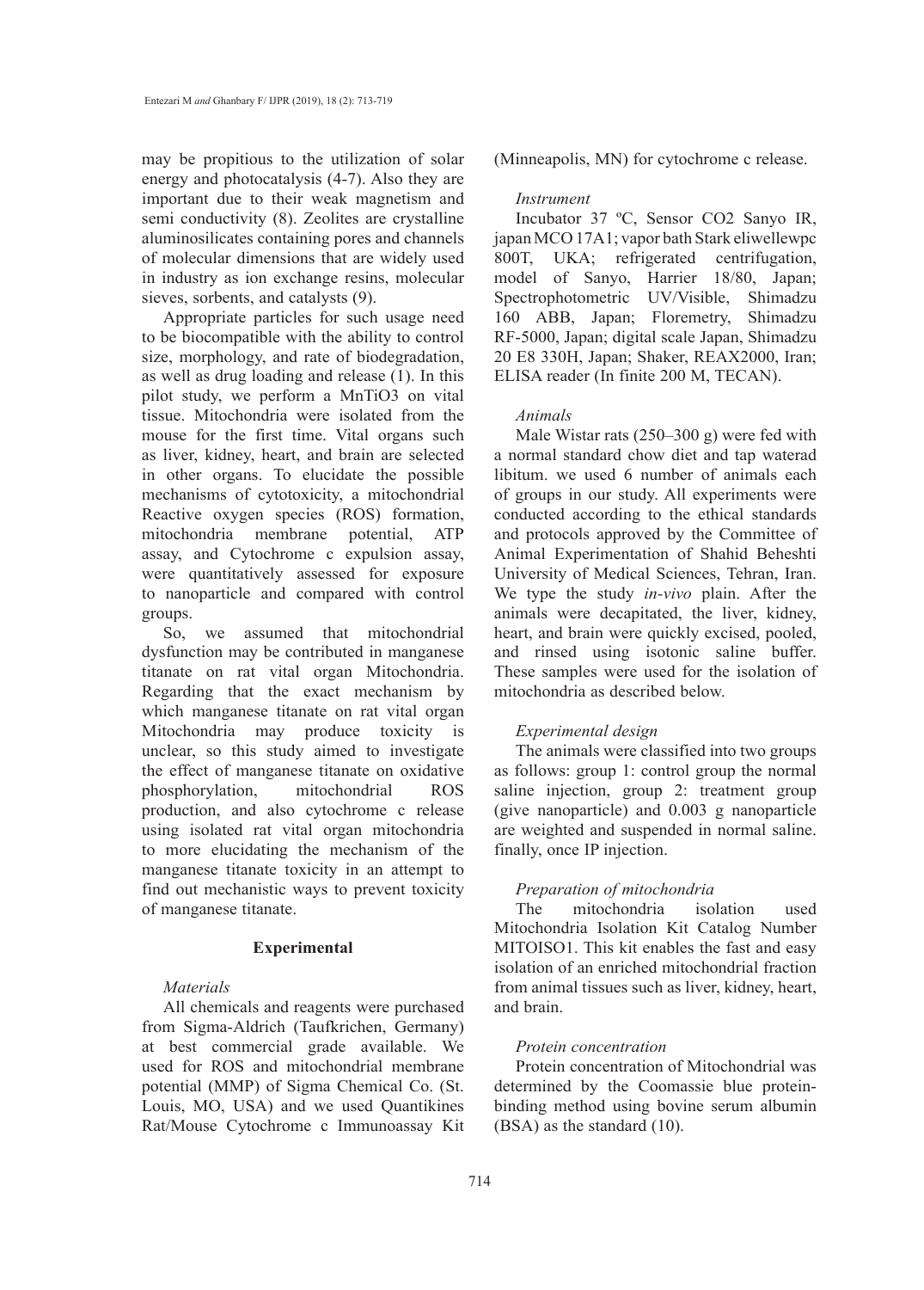**Table 1.** Effect of nanoparticle induced ROS formation in isolated liver, kidney, heart and brainmitochondria (0.5 mg/mL). ROS formation was determined by RF-5000U fluorescence spectrophotometer using 2′,7′-dichlorofluorescein diacetate (DCFH-DA) as described in materials and methods and demonstrated as fluorescence intensity of DCF. Values represented as mean  $\pm$  SEM (n = 6).  $^{\ast}P$ < 0.05; \*\**P* < 0.01 and \*\*\**P* < 0.001 compared with control mitochondria.

|        | <b>ROS</b> formation |                  |                                |                                |  |
|--------|----------------------|------------------|--------------------------------|--------------------------------|--|
| Groups | Control              |                  | <b>Test</b>                    |                                |  |
|        | $15$ (min)           | $60$ (min)       | $15$ (min)                     | $60$ (min)                     |  |
| Brain  | $905.3 \pm 0.91$     | $907.2 \pm 0.49$ | $1001.3 \pm 1.8$ <sup>**</sup> | $1001.6 \pm 2.3$ <sup>**</sup> |  |
| Heart  | $1003 \pm 32$        | $1010 \pm 22$    | $1004.3 \pm 33^*$              | $1009 \pm 34^*$                |  |
| Liver  | $1016.6 \pm 35$      | $1016.6 \pm 36$  | $1023.6 \pm 32$                | $4584 \pm 29***$               |  |
| kidney | $1245 \pm 38$        | $1274.6 \pm 35$  | $1288 \pm 38$                  | $1306 \pm 25^*$                |  |

#### *Quantification of mitochondrial ROS level*

The Fluorometric Intracellular ROS Assay Kit provides a sensitive, one-step fluorometric assay to detect intracellular ROS (especially superoxide and hydroxyl radicals) in live cells with 1 h incubation. ROS react with a fluorogenic sensor was localized to the cytoplasm, resulting in a fluorometric product  $(ex = 490/cm = 520 nm)$  proportional to the amount of ROS present.

#### *Mitochondrial membrane potential assay*

The Fluorometric Mitochondrial membrane potential Assay Kit provides a sensitive, onestep fluorometric assay to detect Mitochondrial membrane potential in live cells with a 1 h incubation. The mitochondrial uptake of the cationic fluorescent dye, rhodamine 123, was used for determination of MMP by fluorometric  $(ex = 490/cm = 525 nm)$ . we used Rhodamine 123 (rh123) Instead jc.

#### *Assay of ATP level*

The ATP levels were measured using Luciferin/Luciferase Enzyme system (Tafreshi *et al.* 2007). Bioluminescence intensity was measured using Sirius tube luminometer (Berthold Detection System, Germany).

# *The amount of cytochrome c released to the medium*

From isolated mitochondria was determined at 450 nm according to the instructions provided by the manufacturer of the Quantikines Rat/ Mouse Cytochrome c Immunoassay Kit (Minneapolis, MN). All analysis stages were carried out using an ELISA reader (InfiniteM 200, TECAN) at desired concentrations in all groups.

#### *Statistical analysis*

The results are presented as means SEM. All statistical analyses were performed using the Prism version 6 software in our study. Also the assays were performed in triplicate and means used for statistical analysis. The normality test was Kolmogorov-Smirnov (K-S) test and statistical significance was determined using the one-way ANOVA test, followed by the post-hoc Tukey test. Statistical significance was set at *P* < 0.05.

### **Results**

# *The effect of in-vivo mn-tio3 treatment on mitochondrial ROS production*

Effects of nanoparticleon mitochondrial ROS production as shown in Table 1, nanoparticle induced significant ROS formation in rat liver, kidney, heart, and brain mitochondria. As demonstrated, there was a significant increase expression of dichlorofluorescein (DCF). Our study noted that nanoparticleinduced mitochondrial ROS production in once injection.

*The effect of in-vivo mn-tio3 treatment on mitochondrial MMP*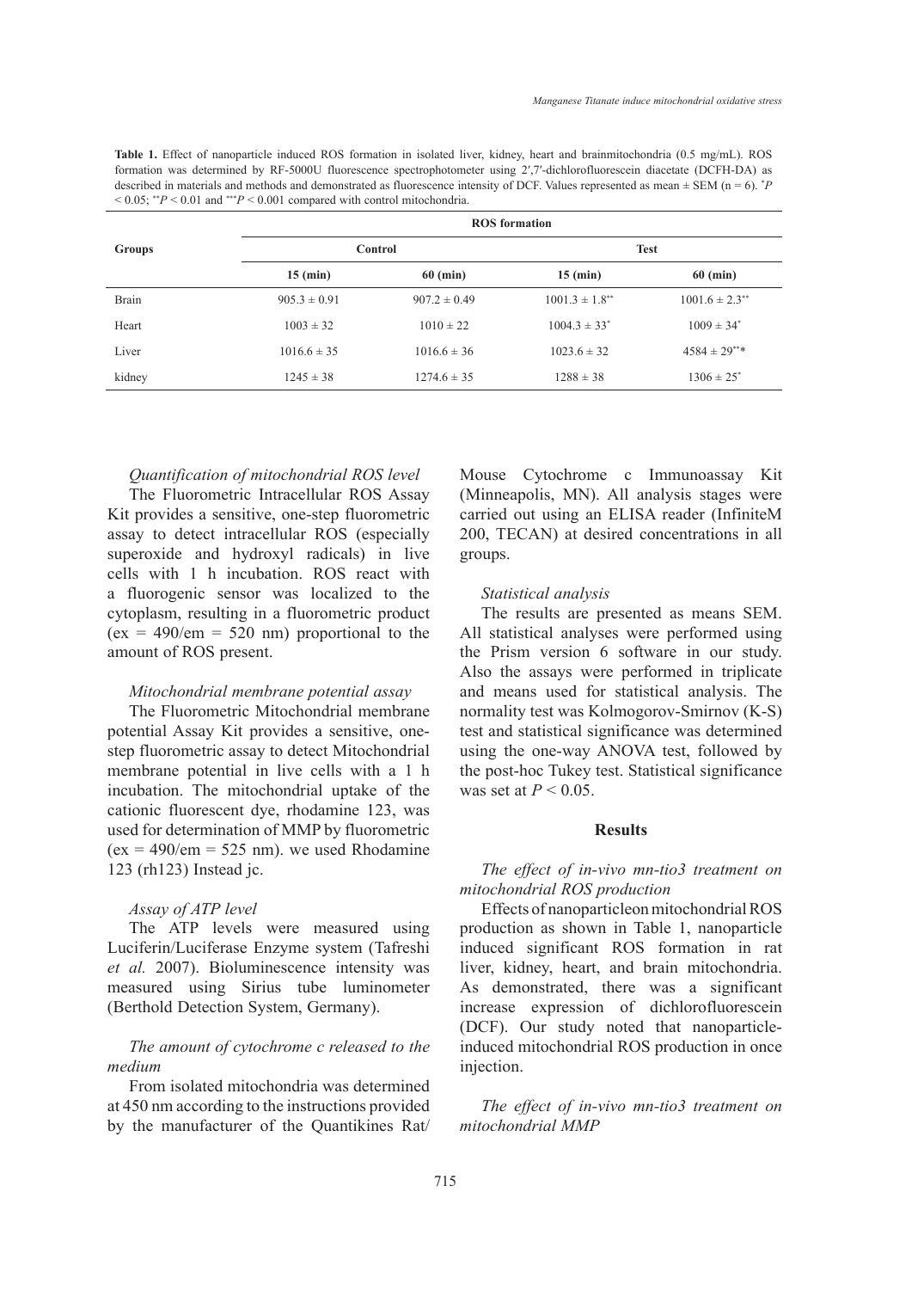| $\leq 0.001$ compared with control mitochondria. |                                  |                 |                    |                      |  |  |
|--------------------------------------------------|----------------------------------|-----------------|--------------------|----------------------|--|--|
| <b>Groups</b>                                    | Mitochondrial membrane potential |                 |                    |                      |  |  |
|                                                  | Control                          |                 | <b>Test</b>        |                      |  |  |
|                                                  | $15$ (min)                       | $60$ (min)      | $15$ (min)         | $60$ (min)           |  |  |
| Brain                                            | $1048 \pm 2.4$                   | $1054.3 \pm 2$  | $1089 \pm 1.6^*$   | $2003 \pm 3.5^*$     |  |  |
| Heart                                            | $1016.3 \pm 34$                  | $1025.3 \pm 34$ | $2514 \pm 97^{**}$ | $2205.6 \pm 70^{**}$ |  |  |
| Liver                                            | $1324 \pm 24$                    | $1351.3 \pm 57$ | $2415 \pm 52^{**}$ | $2710.3 \pm 13^{**}$ |  |  |

Kidney 1612.3 ± 48 1623 ± 49 2926 ± 12<sup>\*\*</sup> 3861.3 ± 11<sup>\*\*</sup>

**Table 2.** Effect of nanoparticle on mitochondrial membrane potential MMP collapse (ΔΨ%) in isolated, isolated liver, kidney, heart and brain mitochondria (0.5 mg/mL). membrane potential collapse (ΔΨ%) was measured by RF-5000U fluorescence spectrophotometer using Rhodamine 123 as described in Experimental. The values are expressed as means  $\pm$  SEM (n = 6).  $^*P$  < 0.05;  $^{**P}$  < 0.01 and  $^{**P}$ 

As shown in Table 2, nanoparticle significantly decreased MMP in all mitochondrial test groups obtained from liver, kidney, heart, and brain. there was a significant increase expression of rhodamin123.

#### *The effect of in-vivo mn-tio3 treatment on*

#### *mitochondrial ATP level*

Mitochondrial electron transfer chain is required for ATP production, since nanoparticle exposure impairs the mitochondrial electron transfer chain; it was therefore decided to measure ATP levels in isolated mitochondria following the injection nanoparticle. As shown



System as described in Experimental. Values represented as mean  $\pm$  SEM (n = 6).  $P < 0.05$ ;  $P < 0.01$  and  $P < 0.001$  compared with Figure 1. Effect of nanoparticle on mitochondrial ATP level on isolated liver, kidney, heart and brain mitochondria (0.5 mg/mL). Isolated mitochondria (0.5 mg/mL) were incubated with silk fibroin and ATP level were determined using Luciferin/Luciferase Enzyme control mitochondria.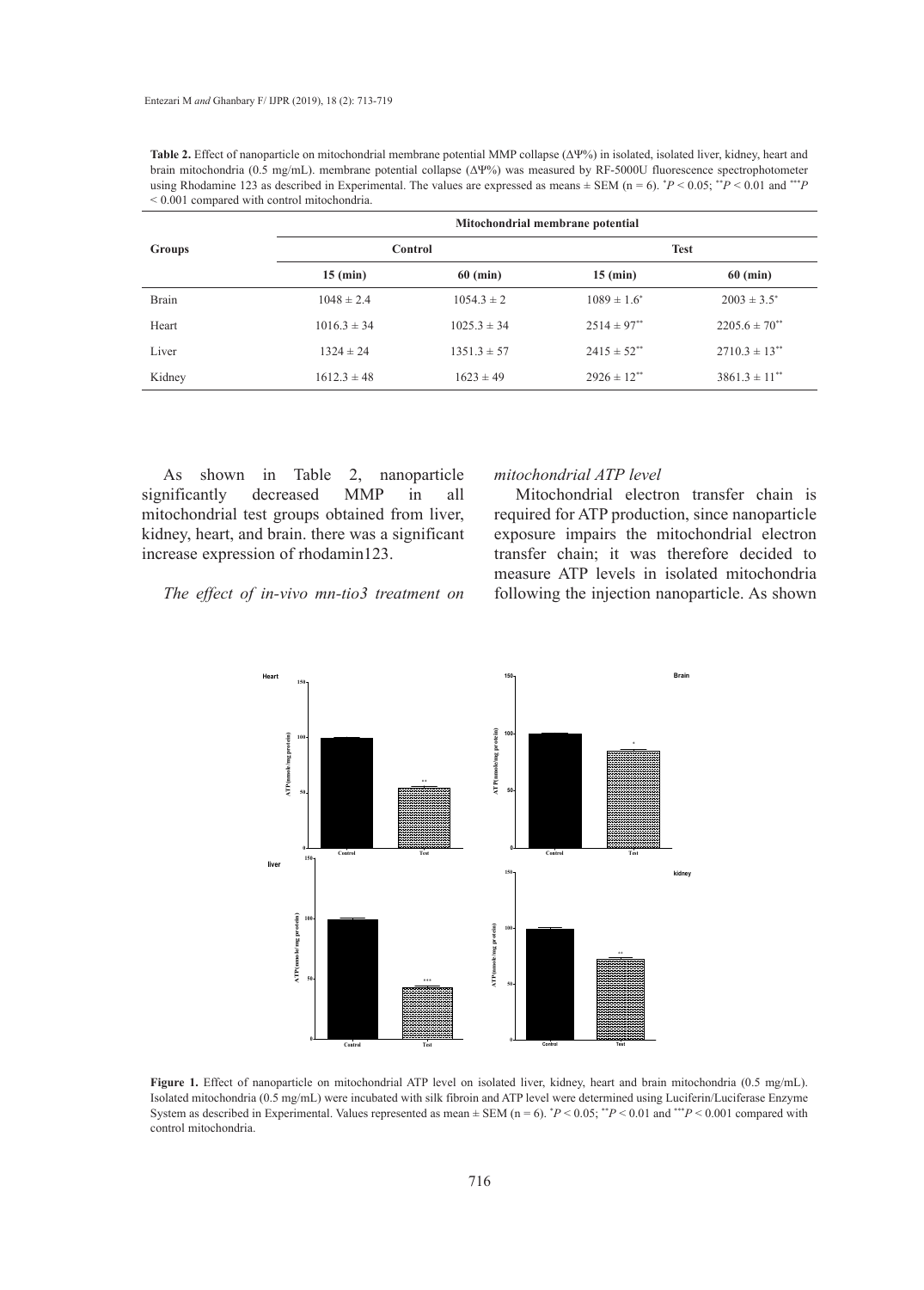

mean  $\pm$  SEM (n = 6).  $^*P$  < 0.05;  $^*P$  < 0.01 and  $^{**}P$  < 0.001 compared with control mitochondria. Figure 2. Effect of nanoparticle on cytochrome c release mitochondrial on liver, kidney, heart and brain mitochondria (0.5 mg/mL). the mitochondria were incubated for 1 h with various concentrations of silk fibroin. The amount of released cytochrome c from mitochondria was determined after 1 h of incubation using Cytochrome c ELISA kit as described in Materials. Values represented as  $\frac{1}{\sqrt{L}}$ 

in Figure 1, all nanoparticle significantly decreased mitochondrial ATP levels in isolated liver, kidney, heart mitochondria.

# *The effect of in-vivo mn-tio3 treatment on mitochondrial cytochrome c release*

As shown in Figure 2, there was a significant difference in the release of cytochrome c between control mitochondria and test groups [liver, kidney, heart and brain], whereas this was observed for the all of mitochondria with nanoparticle and cytochrome c release.

# **Discussion**

Nanoscience has matured significantly during the last decade as it has transitioned from bench top science to applied technology. Presently, nanomaterials are used in a wide variety of commercial products such as electronic components, sports equipment, sun creams and biomedical applications. The substantial

antly differences in physicochemical properties of nanomaterials compared to the bulk phase has been recognized in numerous scientific and technological areas (2). Nanomedicine is a new field of science based on the significantly enhanced properties of nanoparticles (NPs) that make possible the early diagnosis and new treatments for catastrophic diseases, such as multiple sclerosis, atherosclerosis, and cancer (11). In the previous study, also concluded that mitochondria play a key role in the apoptosis of cells by nanoparticles via decline in the Bcl-2/Bax ratio accompanied with the loss of MMP and excess cytosolic calcium (12). In this investigation several important findings warrant additional discussion. First, based on our results the cell viability extremely decrease level in brain, liver, heart and kidney. a significant decrease in function of complex II activity following injection of nanoparticles in animal rats and isolation cells and mitochondria from vital organs Such as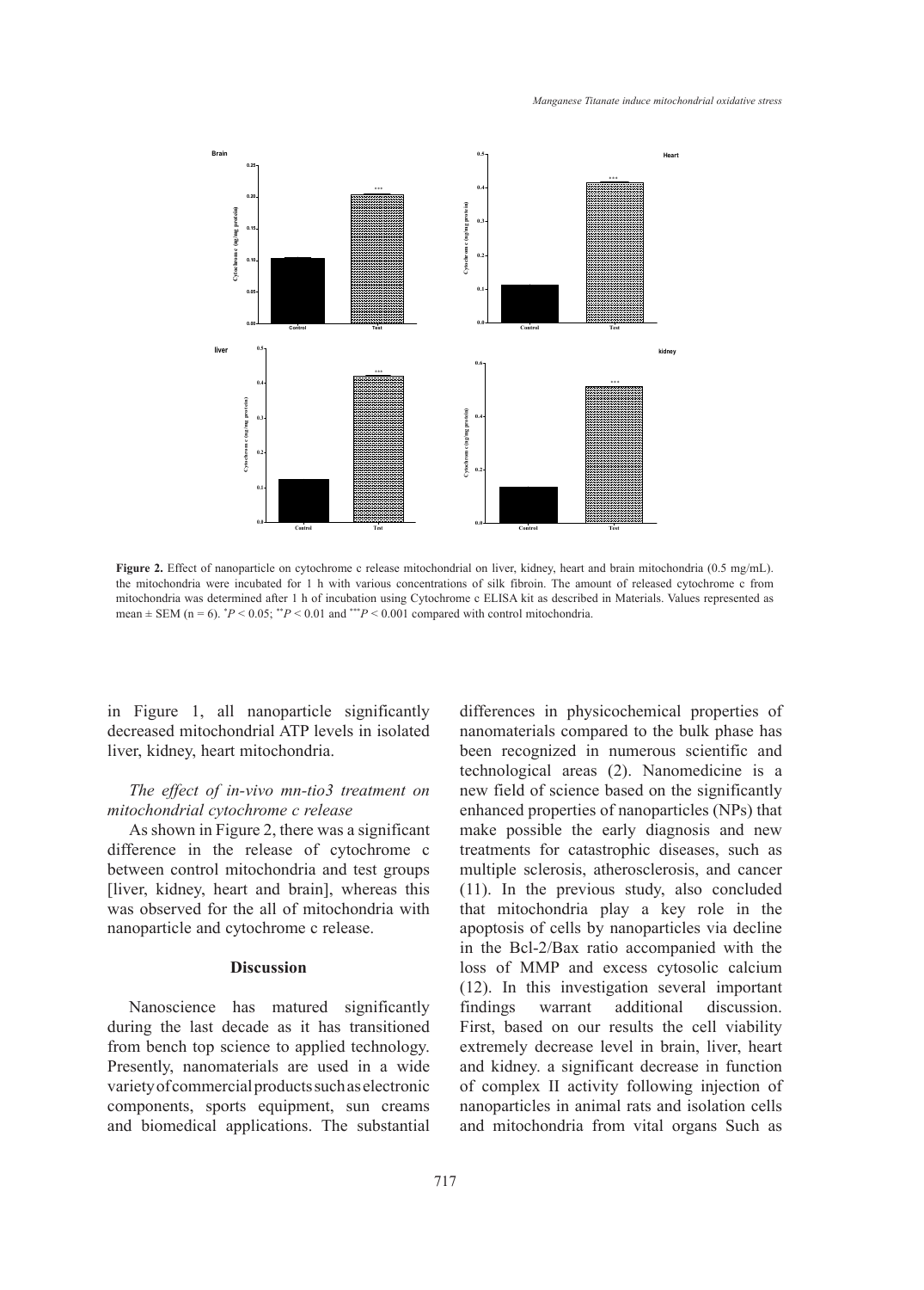brain, liver, heart and kidney induced, stress oxidative (13). Cytotoxicity from ROS can be more pronounced in the central nervous system (CNS) due to the high content of unsaturated fatty acids, which are susceptible to peroxidation (14). ROS also play a role in the development of vasculopathies, including those that define atherosclerosis, hypertension, and restenosis after angioplasty and liver or kidney failure (15). This suggests that the order of sensitivity of these tissues against nanoparticle toxicity is different level. Second, increase in ROS formation was observed in all investigated tissues following after nanoparticle injection in animal and isolated mitochondria confirming the probable involvement of mitochondrial ROS in nanoparticle-induced toxicity mechanisms. ROS generated by nanoparticles and probably playing important role in the initiation of membranelipid peroxidation (LPO). LPO is a marker of oxidative stress (16). on the reference studies seems that oxidation of mitochondrial lipid membranes might result in disruption of mitochondrial electron transfer chain and consequently collapse of MMP and cytochrome c release (16). results confirmed collapse of MMP events lead to increased ROS formation and disturbance in mitochondrial electron transfer. Others study showed that nanoparticles induced ROS production not only leads to lipid peroxidation but also GSH oxidation, both events damage mitochondrial membrane integrity and mitochondrial permeability transition (MPT) pore opening leading to cell death signaling (17). Therefore, GSH as cellular antioxidant protects cells against peroxidation of lipid membrane and thus, GSH gets depleted in this reaction. In this study, the level of ATP was diminished in treated groups. Our data also showed that impairment of electron transfer chain results in reduced ability for ATP synthesis.

The highest fall in ATP levels were found in all of the isolated tissue mitochondria. In addition, depletion in ATP levels promotes a switch from apoptotic to necrotic cell death; however, ATP depletion to greater than 80% leads to necrosis (18). We showed that mitochondria were injured after nanoparticle injection animal and so isolation of cells due

to down regulation of an ATP synthase subunit. This led to cell dysfunction. In addition, nanoparticles at induced apoptosis and necrosis occurs (18). Mitochondrial depolarization or MPT pores opening would be expected to produce ATP depletion due to conversion of mitochondrial ATPsyntase to ATPase, followed by cytochrome c release in cytosol. In this study we found release of cytochrome c in all of the groups.

#### **References**

- Gallardo-Amores JM, Armaroli T, Ramis G, Finocchio (1) E and Busca G. A study of anatase–supported Mn oxide as catalysts for 2-propanol oxidation. *Appl. Catal. B-Environ*. (1999) 22: 249-59.
- (2) Mahmoudi M, Hosseinkhani H, Hosseinkhani M, Boutry S, Simchi A, Journeay WS, Subramani K and Laurent S. Magnetic resonance imaging tracking of stem cells *in-vivo* using iron oxide nanoparticles as a tool for the advancement of clinical regenerative medicine. *Chem Rev*. (2010) 111: 253-80.
- (3) Nchimi A, Defawe O, Brisbois D, Broussaud TK, Defraigne JO, Magotteaux P, Massart B, Serfaty JM, Houard X, Michel JB and Sakalihasan N. MR imaging of iron phagocytosis in intraluminal thrombi of abdominal aortic *Aneurysms in Humans. Radiology* (2010) 254: 973-81.
- (4) Sharifi S, Behzadi S, Laurent S, Forrest ML, Stroeve P and Mahmoudi M. Toxicity of nanomaterials. *Chem. Soc. Rev*. (2012) 41: 2323-43.
- (5) Shen YF, Suib SL and O'Young CL. Effects of inorganic cation templates on octahedral molecular sieves of manganese oxide. *J. Am. Chem. Soc*. (1994) 116: 11020-9.
- (6) Verberckmoes AA, Weckhuysen BM and Schoonheydt RA. Spectroscopy and coordination chemistry of cobalt in molecular sieves. *Microporous Mesoporous Mater.* (1998) 22: 165-78.
- (7) Xu C and Sun S. Monodisperse magnetic nanoparticles for biomedical applications. *Polymer Int.* (2007) 56: 821-6.
- Yin JB and Zhao XP. Preparation and electrorheological (8) activity of mesoporous rare-earth-doped TiO2. *Chem. Mater*. (2002) 14: 4633-40.
- (9) Zhou GW and Kang YS. Synthesis and structural properties of manganese titanate MnTiO 3 nanoparticle. *Mater. Sci. Eng. C* (2004) 24: 71-4.
- $(10)$  Bradford MM. A rapid and sensitive method for the quantitation of microgram quantities of protein utilizing the principle of protein-dye binding. *Anal. Biochem.* (1976) 72: 248-54.
- (11) Karlsson HL, Gustafsson J, Cronholm P and Möller L. Size-dependent toxicity of metal oxide particles—a comparison between nano-and micrometer size. *Toxicol. Lett.* (2009) 188: 112-8.